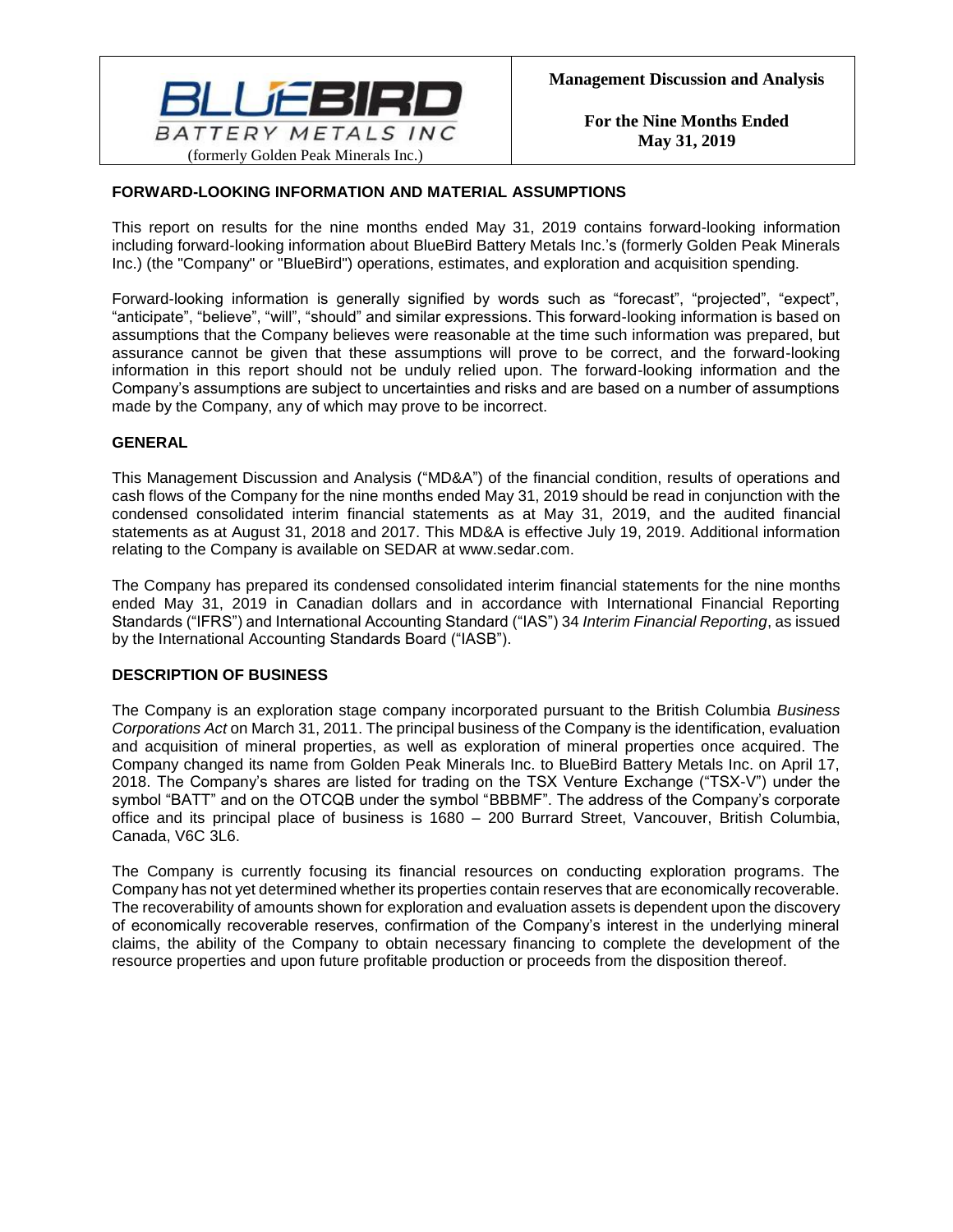

# **EXPLORATION AND EVALUATION ASSETS**

Total costs incurred on exploration and evaluation assets are summarized as follows:

|                                                                                                                                             |                                                          | <b>Ashburton</b>            | Atikwa Lake /<br>Maybrun                     | <b>Batt</b>      | Hemlo                                                       |                                                                            |
|---------------------------------------------------------------------------------------------------------------------------------------------|----------------------------------------------------------|-----------------------------|----------------------------------------------|------------------|-------------------------------------------------------------|----------------------------------------------------------------------------|
|                                                                                                                                             | <b>Canegrass Property</b>                                | <b>Property</b>             | <b>Properties</b>                            | <b>Property</b>  | <b>Properties</b>                                           | <b>Total</b>                                                               |
| <b>Acquisition Costs</b>                                                                                                                    |                                                          |                             |                                              |                  |                                                             |                                                                            |
| Balance, August 31, 2017<br>Acquisition and option payments (cash)<br>Acquisition and option payments (shares)<br>Claim costs<br>Impairment | \$<br>50,000<br>945,707                                  | \$<br>25,000                | \$<br>725,953<br>1,331<br>(17,000)           | 25,000<br>67,500 | \$<br>2,290,022<br>883,500<br>1,016<br>(3, 174, 538)        | 3,015,975<br>100,000<br>1,896,707<br>2,347<br>(3, 191, 538)                |
| Balance, August 31, 2018<br>Acquisition and option payments (shares)<br>Claim costs                                                         | 995,707<br>553,125                                       | 25,000<br>514,594<br>81,323 | 710,284<br>1,209                             | 92,500           |                                                             | 1,823,491<br>1,067,719<br>82,532                                           |
| <b>Balance, May 31, 2019</b>                                                                                                                | \$<br>1,548,832                                          | \$<br>620,917               | \$<br>711,493                                | 92,500           | \$                                                          | \$<br>2,973,742                                                            |
| <b>Deferred Exploration Expenditures</b>                                                                                                    |                                                          |                             |                                              |                  |                                                             |                                                                            |
| Balance, August 31, 2017<br>Camp and other<br>Drilling<br>Geological<br>Geophysics<br>Impairment                                            | \$<br>5,077<br>90,933<br>114,911<br>63,972               | \$<br>4,685<br>3.335        | \$<br>181,046<br>6,000<br>84,350<br>(12,628) | \$<br>48,629     | \$<br>914,383<br>15,100<br>13,750<br>158,523<br>(1,101,756) | \$<br>1,095,429<br>30,862<br>90,933<br>264,975<br>222,495<br>(1, 114, 384) |
| Balance, August 31, 2018<br>Camp and other (recovery)<br>Drilling<br>Geological<br>Geophysics<br>Currency translation difference            | 274,893<br>158<br>255,182<br>132,125<br>124,046<br>(606) | 8,020<br>3,195<br>(23)      | 258,768<br>(2,970)<br>18,900                 | 48,629<br>21,657 |                                                             | 590,310<br>(2,812)<br>255,182<br>175,877<br>124,046<br>(629)               |
| <b>Balance, May 31, 2019</b>                                                                                                                | 785,798                                                  | \$<br>11,192                | \$<br>273,698                                | 70,286           | \$<br>$\blacksquare$                                        | \$<br>1,141,974                                                            |
| <b>Total Exploration and Evaluation Assets</b>                                                                                              |                                                          |                             |                                              |                  |                                                             |                                                                            |
| Balance, August 31, 2018                                                                                                                    | 1,270,600                                                | \$<br>33,020                | \$<br>969,052                                | 141,129          | \$                                                          | 2,413,801                                                                  |
| <b>Balance, May 31, 2019</b>                                                                                                                | 2,334,630                                                | \$<br>632,109               | \$<br>986,191                                | 162,786          | \$                                                          | \$<br>4,115,716                                                            |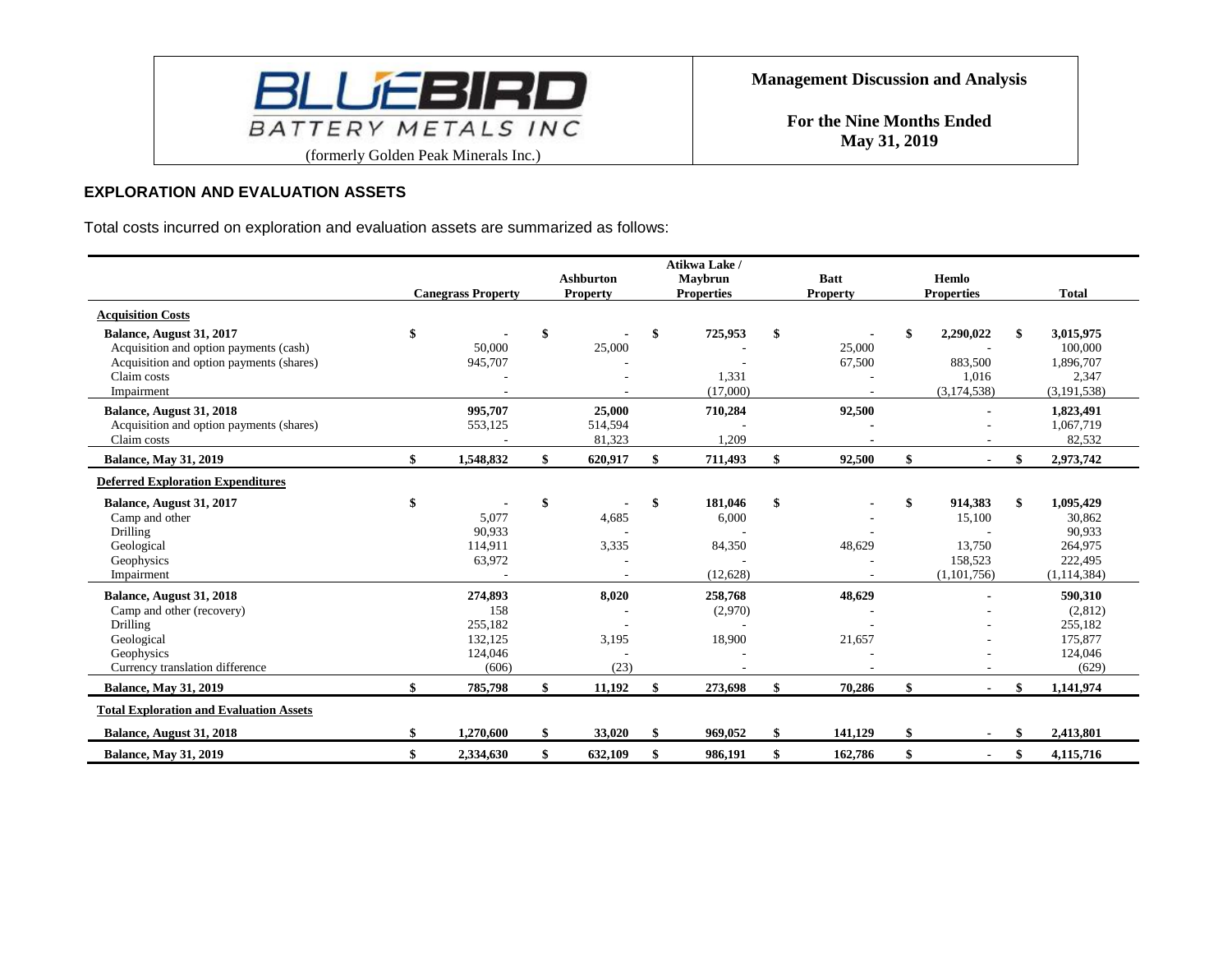

# **Canegrass Property**

On March 15, 2018, the Company entered into an option agreement with Trafalgar Resources Pty. Ltd. ("Trafalgar") to acquire a 100% interest in the Canegrass Property, located in the Mount Magnet region of Western Australia.

In consideration, the Company must make payments as follows:

- Cash payment of \$25,000 (paid) and issuance of 3,000,000 common shares of the Company (issued) upon approval by the TSX-V (approval received on March 21, 2018);
- Issuance of an additional 1,875,000 common shares of the Company on or before March 21, 2019 (issued and valued at \$553,125); and
- Issuance of an additional 1,875,000 common shares of the Company on or before March 21, 2020.

The Company must also incur exploration expenditures as follows:

- \$500,000 on or before March 21, 2019 (incurred);
- An additional \$1,000,000 on or before March 21, 2020; and
- An additional \$1,500,000 on or before March 21, 2021.

A finder's fee of 261,058 shares (issued and valued at \$75,707) was paid in relation to the agreement. Subject to further TSX-V approval, a discovery bonus of 1,500,000 common shares of the Company will be issued in the event of discovery of a copper/cobalt equivalent resource of 250,000 ounces or greater on the Canegrass Property.

The Company also paid a \$25,000 letter of intent ("LOI") fee to Trafalgar during the year ended August 31, 2018.

# Phase One Exploration Program

On August 7, 2018, the Company reported the results of surface rock chips collected at VTEM-08 during the cultural survey of the planned drill sites, returning anomalous vanadium, titanium and iron values. The results fell within a broad, elongate, V<sub>2</sub>O<sub>5</sub> surface anomaly defined by historical rock chip samples (refer to the press release dated August 7, 2018).

On October 23, 2018, the Company announced results for five reverse circulation holes drilled near VTEM-08. The holes were drilled on one section and spaced 80 metres between holes. The initial hole on the section BBRC001 targeted the VTEM-08 anomaly to evaluate for potential magmatic nickel, copper sulphide mineralization. The remaining four holes on the section targeted a broad, elongate, coincident rock geochemical surface anomaly (vanadium) and magnetic anomaly measuring 4,500 metres by 500 metres. Significant assay results were as follows:

| Hole ID        | <b>From</b><br>(m) | Τo<br>(m) | Interval $(1)$<br>(m) | V <sub>2</sub> O <sub>5</sub><br>(%) |
|----------------|--------------------|-----------|-----------------------|--------------------------------------|
| <b>BBRC001</b> | 0.00               | 102.00    | 102.00                | 0.36                                 |
| including      | 35.00              | 55.00     | 20.00                 | 0.49                                 |
| and            | 64.00              | 81.00     | 17.00                 | 0.78                                 |
| including      | 72.00              | 80.00     | 8.00                  | 1.03                                 |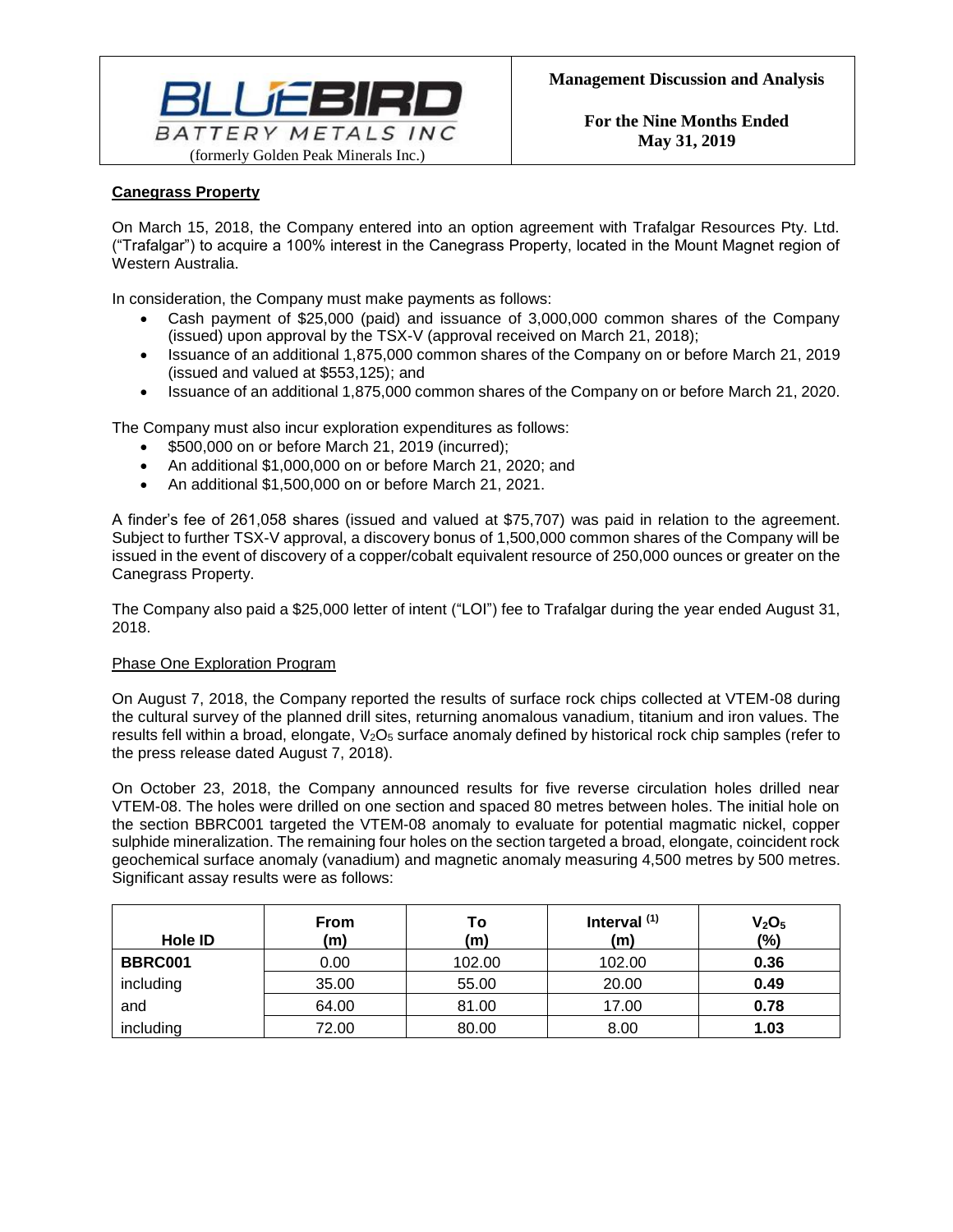

| <b>Hole ID</b> | <b>From</b><br>(m) | To<br>(m) | Interval <sup>(1)</sup><br>(m) | V <sub>2</sub> O <sub>5</sub><br>$(\% )$ |
|----------------|--------------------|-----------|--------------------------------|------------------------------------------|
| <b>BBRC002</b> | 0.00               | 121.00    | 121.00                         | 0.31                                     |
| including      | 38.00              | 61.00     | 23.00                          | 0.46                                     |
| and            | 100.00             | 119.00    | 19.00                          | 0.53                                     |
| including      | 110.00             | 119.00    | 9.00                           | 0.68                                     |
| <b>BBRC003</b> | 0.00               | 85.00     | 85.00                          | 0.16                                     |
| including      | 32.00              | 34.00     | 2.00                           | 0.48                                     |
| <b>BBRC004</b> | 25.00              | 78.00     | 53.00                          | 0.23                                     |
| including      | 39.00              | 42.00     | 3.00                           | 0.39                                     |
| and            | 62.00              | 63.00     | 1.00                           | 0.63                                     |
| <b>BBRC005</b> | 8.00               | 63.00     | 55.00                          | 0.21                                     |
| including      | 30.00              | 38.00     | 8.00                           | 0.58                                     |
| including      | 35.00              | 38.00     | 3.00                           | 0.88                                     |

*(1) The intervals noted in the above table are measured downhole and are not true width. There is insufficient information at this time to determine the true width of the mineralized zone.*

On November 29, 2018, the Company announced results from five diamond drill holes. All holes during the Phase One drill program targeted VTEM™ anomalies. The diamond drill campaign consisted of 1,380 metres and all holes intersected anomalous Ni, Cu and Co grades, establishing a trend with a 4,500-metre strike length within the magnetite-rich gabbro-norites. Significant assay results are presented in the following table:

|                | <b>From</b> | To     | Interval $(2)$ | Ni   | Cu   | Co   |               |
|----------------|-------------|--------|----------------|------|------|------|---------------|
| Hole <b>ID</b> | (m)         | (m)    | (m)            | (%)  | (%)  | (%)  | <b>Target</b> |
| BBDD001        | 142.96      | 144.66 | 1.70           | 1.20 | 0.41 | 0.10 | VTEM-06       |
| including      | 144.09      | 144.66 | 0.57           | 3.07 | 0.62 | 0.24 |               |
| BBDD002        | 243.15      | 257.40 | 14.25          | 0.69 | 0.82 | 0.05 | CG-039        |
| including      | 250.80      | 255.70 | 4.90           | 1.33 | 1.26 | 0.10 |               |
| BBDD003        | 225.80      | 227.00 | 1.20           | 0.48 | 0.98 | 0.06 | CG-02         |
| BBDD004        | 275.00      | 279.00 | 4.00           | 0.25 | 0.41 | 0.05 | CG-02         |
| including      | 277.85      | 279.00 | 1.15           | 0.37 | 0.70 | 0.08 |               |
| BBDD005        | 255.70      | 263.00 | 7.30           | 0.14 | 0.31 | 0.02 | CG-02         |
| including      | 256.75      | 257.15 | 0.40           | 0.50 | 1.51 | 0.06 |               |

*(2) The intervals noted in the above table are measured downhole and are not true width. There is insufficient information at this time to determine the true width of the mineralized zone.*

The technical content in this MD&A has been reviewed and approved by Wesley Hanson, P.Geo., a director of the Company and a Qualified Person pursuant to National Instrument ("NI") 43-101 *Standards of Disclosure for Mineral Projects*.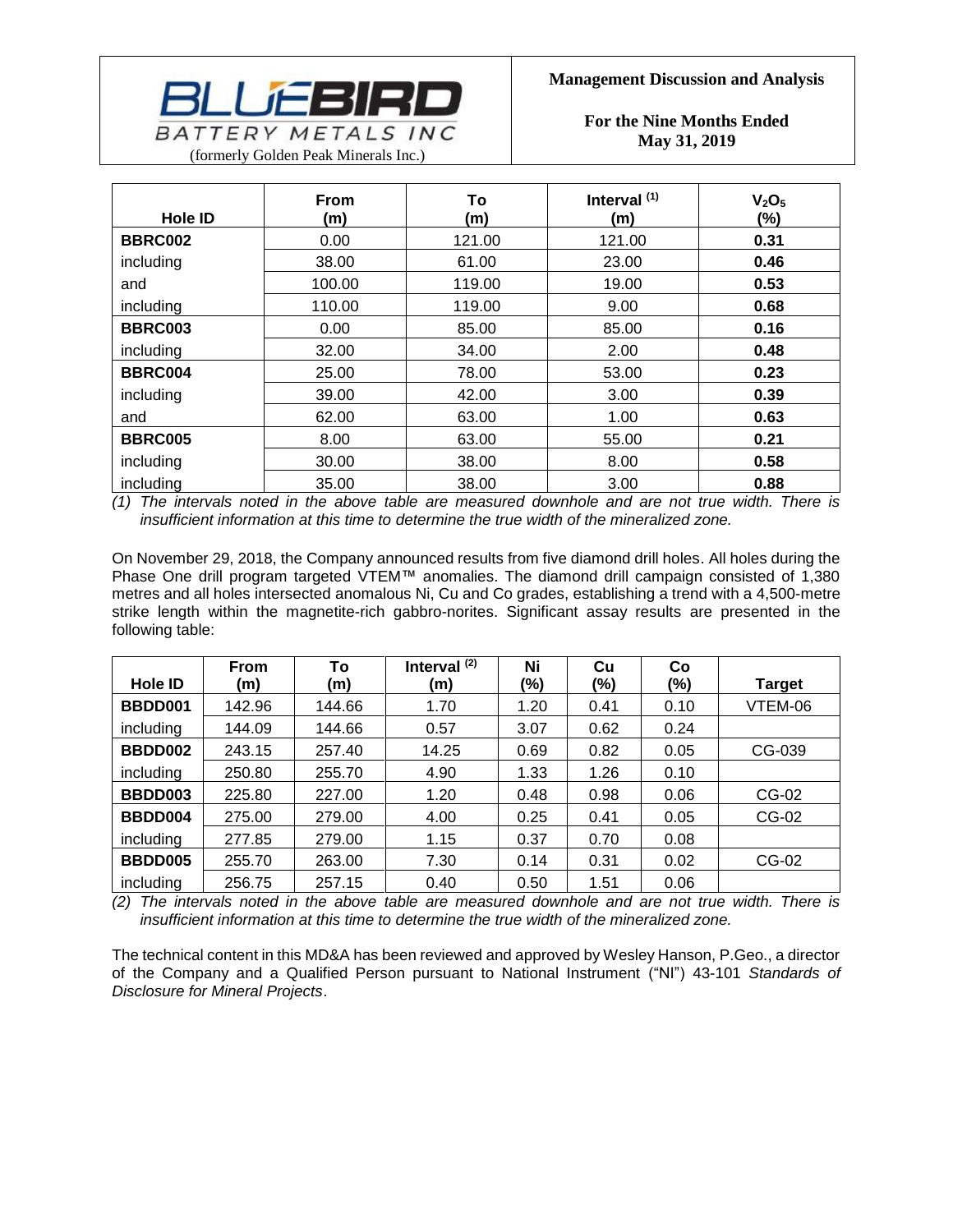

# **Ashburton Project**

On August 8, 2018, the Company entered into an agreement to acquire a 100% interest in the Ashburton Project, located in Western Australia. In consideration, the Company must make payments as follows:

- Issuing common shares of the Company upon completion with a volume weighted average price ("VWAP") over a 30-day period of \$750,000 (issued and valued at \$514,594 based on the trading price at the date of issuance); and
- Issuing common shares of the Company with a VWAP over a 30-day period of \$750,000 on October 9, 2019.

The Company also paid a \$25,000 LOI fee to the vendor during the year ended August 31, 2018.

On February 22, 2019, the Company announced initial sampling results at the Ashburton Project. The rock chip sampling results are included in the table below:

| <b>Sample</b>   | <b>Easting</b> | <b>North</b> | Co ppm | Cu ppm | Fe %  | Mn%    | Ni ppm | Zn ppm |
|-----------------|----------------|--------------|--------|--------|-------|--------|--------|--------|
| CAPR042         | 434,478        | 7,412,365    | 4,214  | 935    | 15.28 | 11.978 | 546    | 569    |
| CAPR024B        | 430,184        | 7,414,361    | 2,095  | 735    | 1.02  | 27.815 | 92     | 841    |
| CAPR024A        | 430,184        | 7,414,361    | 1,333  | 452    | 2.42  | 20.72  | 61     | 516    |
| <b>CAPR0442</b> | 488,470        | 7,380,690    | 924    | X      | 3.5   | 22.006 | 26     | 93     |
| 109682          | 480,684        | 7,386,325    | 646    | 385    | 38.6  | 5.5351 | 925    | 815    |
| <b>CAPR0437</b> | 480,925        | 7,385,865    | 467    | 139    | 5.37  | 4.1811 | 396    | 384    |
| <b>CAPR0461</b> | 513,000        | 7,365,230    | 247    | 35     | 43.2  | 0.4721 | 598    | 2428   |
| 109681          | 480,702        | 7,386,075    | 185    | 173    | 5.78  | 1.7243 | 47     | 57     |
| 109687          | 479,239        | 7,386,866    | 153    | 136    | 22.94 | 1.6214 | 256    | 304    |
| 109691          | 479,125        | 7,387,008    | 152    | 125    | 10.67 | 1.2949 | 135    | 158    |

# **Atikwa Lake / Maybrun Properties**

The Atikwa Lake Property is located in northwestern Ontario in the Rainy River district, an emerging gold camp. The Company has assembled a land position centered around the Maybrun mine, a past-producing gold-copper deposit.

On February 4, 2016, the Company entered into an agreement to acquire a 100% undivided interest in 20 mineral claims located in Ontario. As consideration, the Company issued 75,000 common shares of the Company at a value of \$60,000.

In March 2017, an additional five claims were acquired for \$6,480.

On April 7, 2017, the Company entered into an agreement to acquire a 100% interest in the Maybrun Property located in Ontario. As consideration, the Company issued 1,200,000 common shares at a value of \$600,000 and paid \$40,000 in cash.

The vendors retained a 2% net smelter return royalty ("NSR") on the property. The Company has the option to purchase 1% of the 2% NSR (one-half) at a price of \$1,000,000.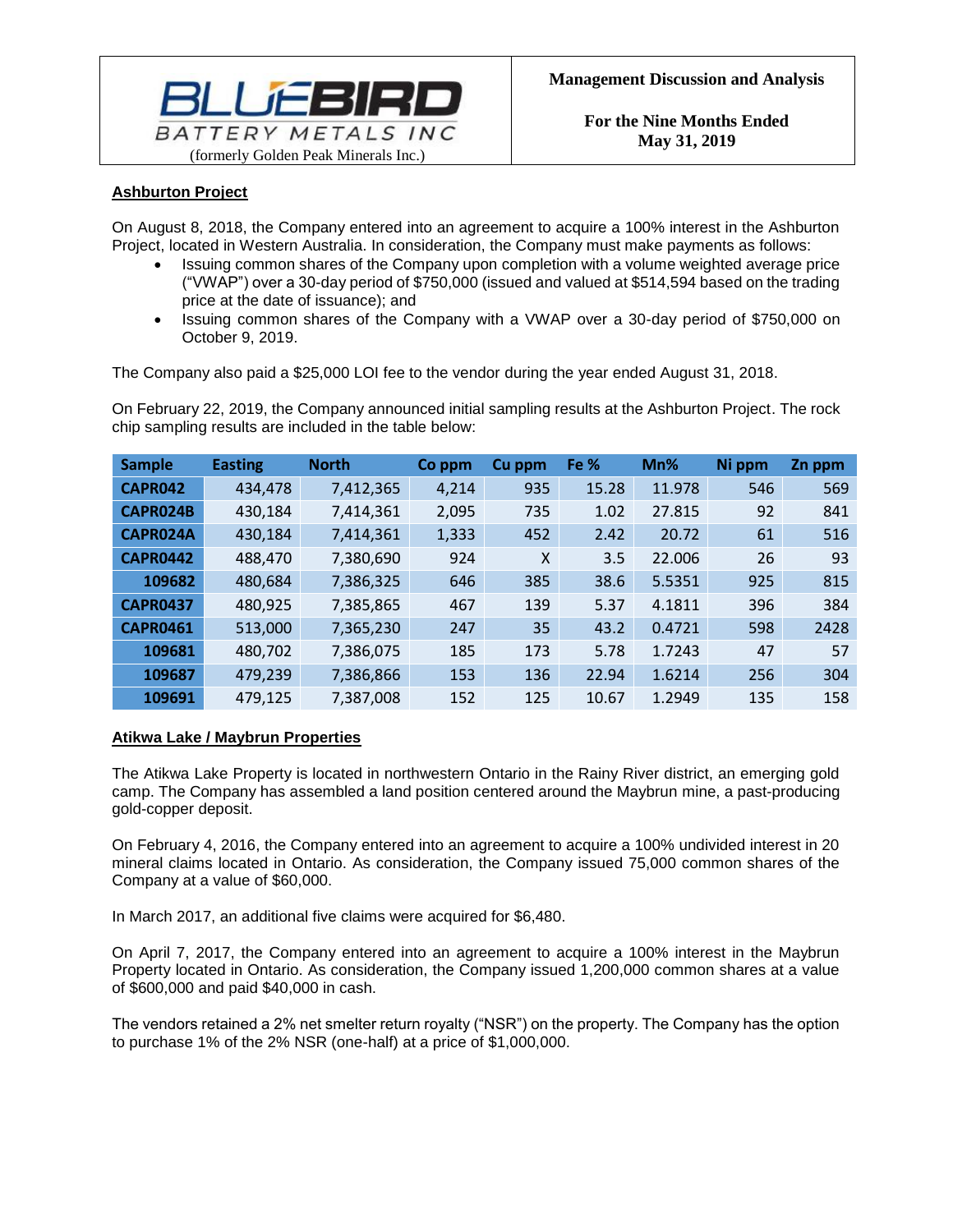

On June 19, 2017, the Company entered into an option agreement to acquire additional claims on the Atikwa Lake Property. Under the terms of the option agreement, the Company could earn a 100% interest by making payments as follows:

- Issuing 25,000 common shares of the Company (issued) and making a cash payment of \$10,000 (paid) upon approval by the TSX-V;
- Issuing 25,000 common shares of the Company and making a cash payment of \$25,000 by June 23, 2018;
- Issuing 50,000 common shares of the Company and making a cash payment of \$35,000 by June 23, 2019; and
- Issuing 85,000 common shares of the Company and making a cash payment of \$60,000 by June 23, 2020.

The Company was also required to incur exploration expenditures on the additional claims as follows:

- \$50,000 on or before June 19, 2018;
- An additional \$75,000 on or before June 19, 2019; and
- An additional \$150,000 on or before June 19, 2020.

The vendors retained a 2% NSR on the property. The Company had the option to purchase 1% of the 2% NSR (one-half) at a price of \$1,000,000.

On April 6, 2018, the Company provided termination notice to the vendors of the June 19, 2017 option agreement. The Company recorded an impairment of \$29,628 as a result of the termination.

# **Batt Property**

On March 26, 2018, the Company entered into an option agreement with Strategic Metals Ltd. ("Strategic") to acquire an 80% interest in the Batt Property, located in Yukon Territory. In consideration, the Company paid cash of \$25,000 and issued 250,000 common shares of the Company valued at \$67,500.

The Company must also incur exploration expenditures as follows:

- \$50,000 on or before March 31, 2019 (incurred);
- An additional \$150,000 on or before March 31, 2020; and
- An additional \$300,000 on or before March 31, 2021.

Strategic retains a 1% NSR on the property. In the case the option agreement terms are met, a joint venture ("JV") will be formed between the Company and Strategic. Should Strategic's JV participation drop below 10%, the NSR will increase to 2%. At that time, the Company may repurchase 1% (one-half) of the NSR for \$1,000,000, subject to further TSX-V approval.

# **Hemlo Properties**

# Heikki Property

On October 28, 2016, and as amended November 17, 2017, the Company entered into four option agreements to acquire the Esa, Kulta, Seija and Soturi properties, collectively, the Heikki Property, located in Ontario. Under the terms of the option agreements, the Company could earn a 100% interest by making payments as follows:

- Issuing 2,600,000 common shares of the Company (issued and valued at \$1,040,000) and making a cash payment of \$105,000 (paid) upon approval by the TSX-V;
- Issuing 3,100,000 common shares of the Company by January 31, 2018 (issued); and
- Issuing 1,750,000 common shares of the Company by November 17, 2018.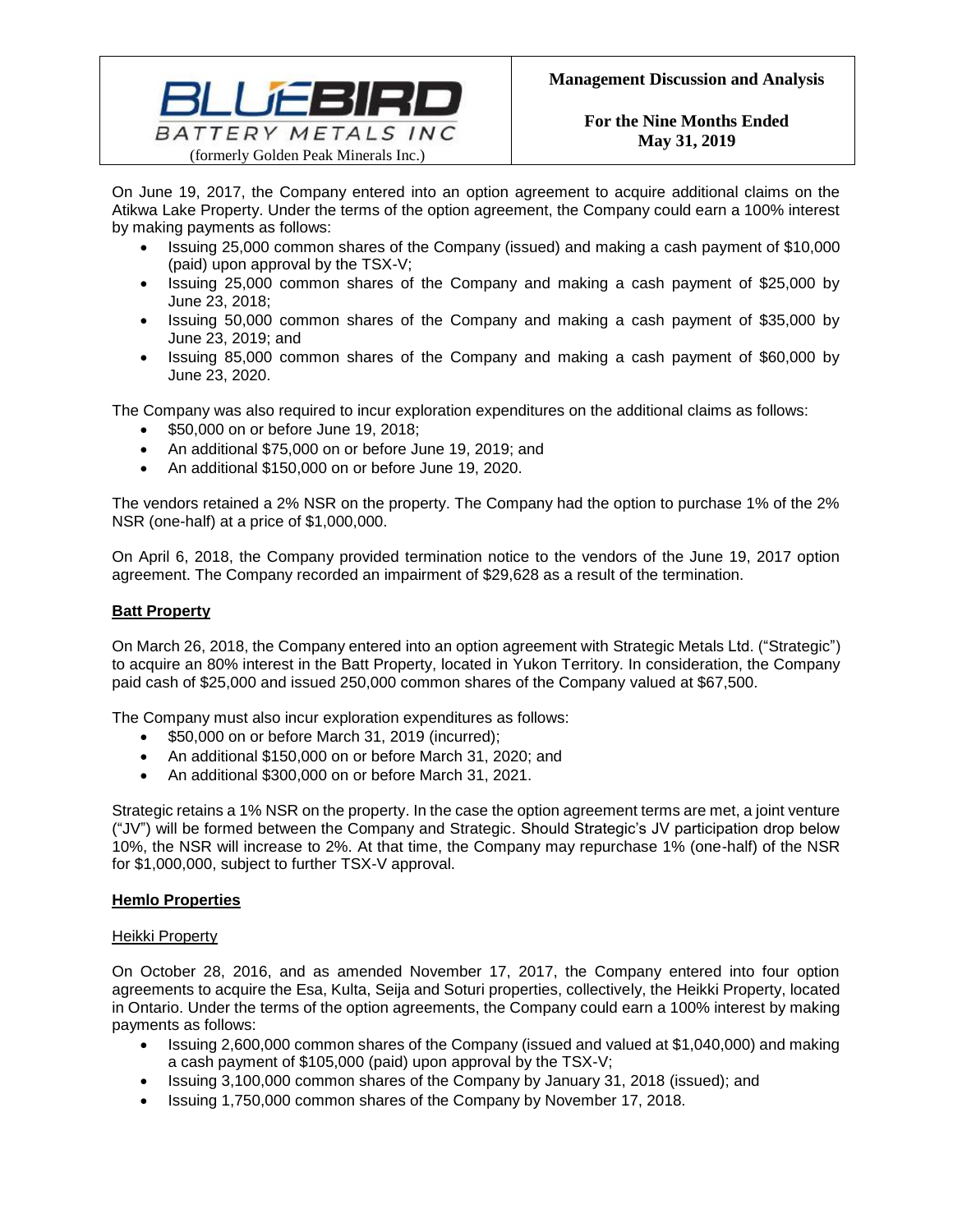

The vendors retained a 3% NSR on the properties. The Company had the option to purchase 1% of the 3% NSR (one-third) at a price of \$500,000.

On August 9, 2017, the Company announced initial results of a completed airborne VTEM™ survey and the completion and filing of the initial NI 43-101 Technical Report on the Heikki Property.

NI 43-101 Technical Report highlights:

- The Report, based on positive merits of the project and exploration potential, recommends:
	- $\circ$  Completion of a \$2.6 million, two-phase exploration program that includes airborne and surface geophysics, regional and local scale geological mapping and sampling (Phase 1) followed by compilation, interpretation and diamond drilling (Phase 2).
- The Report also provides a recommendation that the area where the metasedimentary and intermediate/mafic volcanic rocks are in contact with the Cedar Lake Pluton is a prime exploration target.

The Company filed the Report entitled *N.I. 43-101 Technical Report on the Heikki Hemlo Property* dated July 17, 2017. The Report was authored by independent consultants Peter Caldbick, P.Geo. and J. Garry Clark, P.Geo. The Report is available on SEDAR [\(www.sedar.com\)](http://www.sedar.com/) under the Company's profile.

On April 6, 2018, the Company provided termination notice to the vendors of the Heikki Property. The Company issued 3,100,000 common shares of the Company valued at \$883,500 in relation to the January 31, 2018 payment. The Company recorded an impairment of \$2,997,499 as a result of the termination.

# Hemlo East

On January 27, 2017, the Company entered into an option agreement to acquire the Hemlo East Property, located in Ontario. Under the terms of the option agreement, the Company could earn a 100% interest by making payments as follows:

- Issuing 750,000 common shares of the Company (issued and valued at \$352,500) and making a cash payment of \$100,000 (paid) upon approval by the TSX-V;
- Issuing 500,000 common shares of the Company and making a cash payment of \$100,000 by February 8, 2018;
- Issuing 500,000 common shares of the Company and making a cash payment of \$100,000 by February 8, 2019; and
- Issuing 500,000 common shares of the Company and making a cash payment of \$40,000 by February 8, 2020.

The Company was also required to incur exploration expenditures on the property as follows:

- \$600,000 on or before January 27, 2018;
- An additional \$600,000 on or before January 27, 2019; and
- An additional \$600,000 on or before January 27, 2020.

The vendor retained a 2.5% NSR on the property. The Company had the option to purchase 0.5% of the 2.5% NSR (one-fifth) at a price of US \$1,000,000.

On January 31, 2018, the Company provided termination notice to the vendor of the Hemlo East Property. The Company recorded an impairment of \$591,195 as a result of the termination.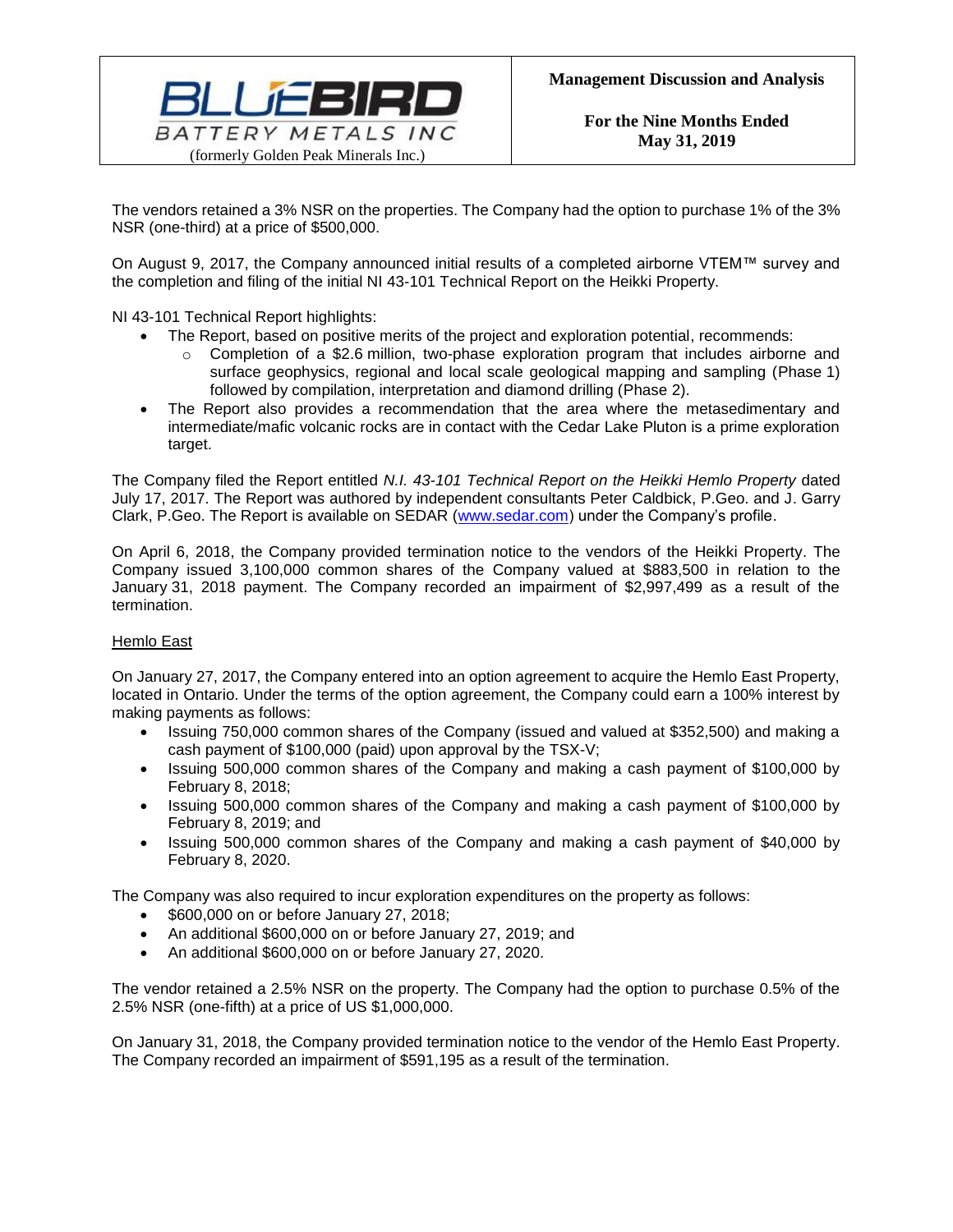

# Hemlo East Extension and Hemlo West

On May 31, 2017, and as amended December 18, 2017 and January 31, 2018, the Company entered into two agreements to acquire additional claims in the Hemlo area. Under the terms of the agreements, the Company could earn a 100% interest by making payments as follows:

- Issuing 2,200,000 common shares of the Company upon approval by the TSX-V (issued and valued at \$682,000); and
- Issuing 1,000,000 common shares of the Company and making a cash payment of \$500,000 by March 2, 2018.

The vendors retained a 2% NSR on each property. The Company had the option to purchase 1% of each 2% NSR (one-half) at a price of \$1,000,000 each.

On April 6, 2018, the Company provided termination notice to the vendors of the Hemlo East Extension Property and Hemlo West Property. The Company recorded an impairment of \$687,600 as a result of the terminations.

# **SELECTED ANNUAL INFORMATION**

|                                   | August 31,<br>2018 | August 31,<br>2017 | August 31,<br>2016 |
|-----------------------------------|--------------------|--------------------|--------------------|
| Revenue                           | -                  | -                  |                    |
| Net loss                          | (6,300,245)        | (1,751,417)        | (575, 236)         |
| Basic and diluted loss per common |                    |                    |                    |
| share                             | (0.22)             | (0.14)             | (0.37)             |
| Total assets                      | 2,836,018          | 4,365,163          | 400,988            |
| Long-term debt                    | -                  |                    |                    |
| <b>Dividends</b>                  | -                  |                    |                    |

# **SUMMARY OF QUARTERLY RESULTS (\$000s except loss per share)**

| For the Quarter Periods Ending on | May 31,<br>2019 | February 28,<br>2019 | November 30,<br>2018 | August 31,<br>2018 |
|-----------------------------------|-----------------|----------------------|----------------------|--------------------|
| Revenue                           |                 |                      |                      |                    |
| Net loss                          | (383)           | 744)                 | (422)                | (934)              |
| Basic and diluted loss per common |                 |                      |                      |                    |
| share                             | (0.01)          | (0.02)               | (0.01)               | (0.02)             |
| Total assets                      | 4,176           | 3,519                | 3,586                | 2,836              |
| Non-current financial liabilities |                 |                      |                      |                    |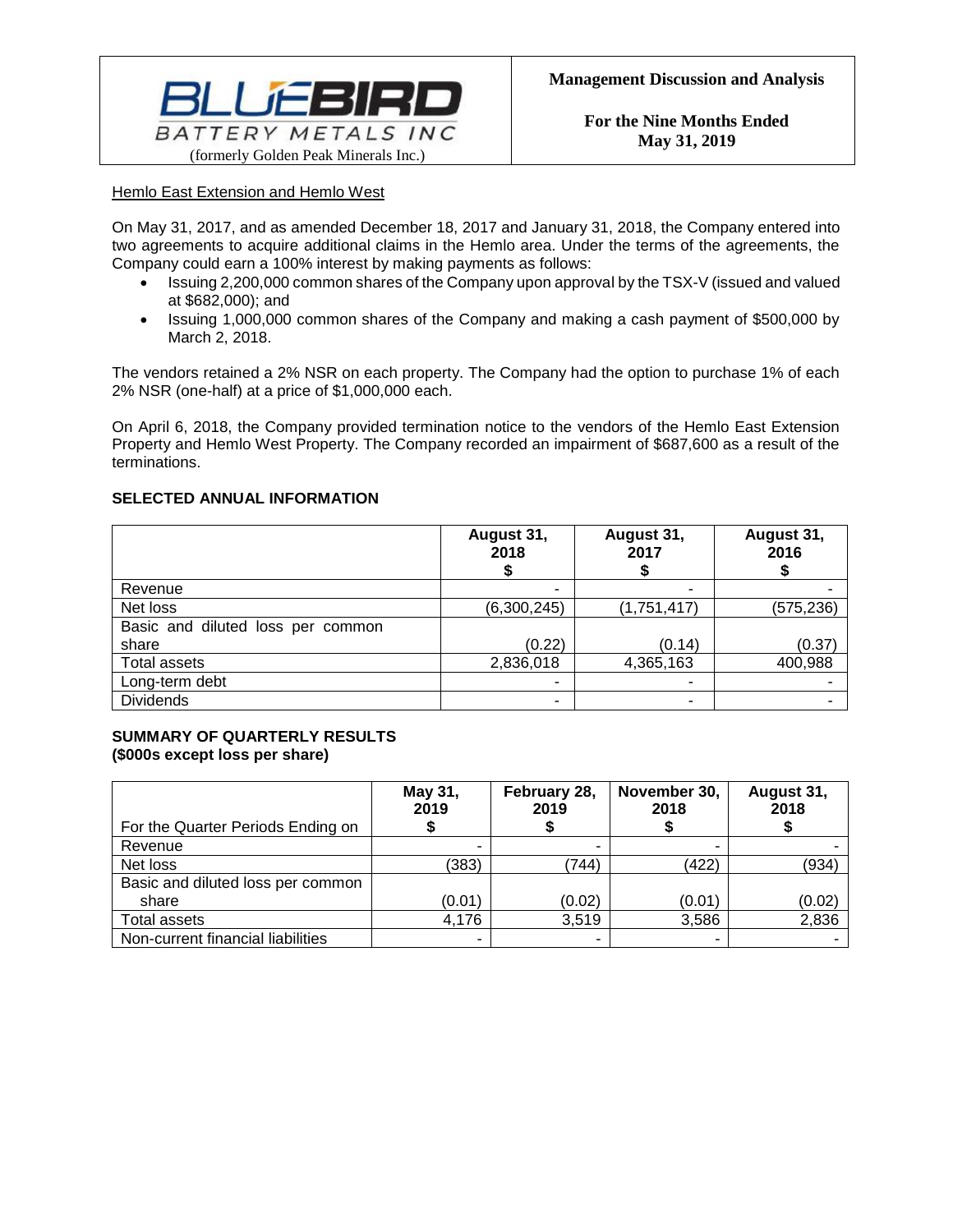

| For the Quarter Periods Ending on | May 31,<br>2018 | February 28,<br>2018 | November 30,<br>2017 | August 31,<br>2017 |
|-----------------------------------|-----------------|----------------------|----------------------|--------------------|
|                                   |                 |                      |                      |                    |
| Revenue                           |                 |                      |                      |                    |
| Net loss                          | (1,033)         | (4,214)              | (119)                | (788)              |
| Basic and diluted loss per common |                 |                      |                      |                    |
| share                             | (0.03)          | (0.16)               | (0.01)               | (0.04)             |
| Total assets                      | 3,009           | 2,346                | 4,391                |                    |
| Non-current financial liabilities |                 |                      |                      |                    |

# **OPERATIONS**

# Three Months Ended May 31, 2019

During the three months ended May 31, 2019, the Company reported a net loss of \$382,503 (2018 - \$1,033,049). Variations in expenses from the three months ended May 31, 2019 to the three months ended May 31, 2018 were as follows:

- Consulting fees of \$130,589 (2018 \$111,500) increased as the Company engaged more consultants compared to the prior period;
- Foreign exchange loss of \$1,565 (2018 \$nil) resulting from cash and payables balances denominated in Australian dollars;
- Management fees of \$60,000 (2018 \$52,500) increased as additional management were added in the latter part of the 2018 fiscal year and continued into the May 31, 2019 quarter;
- Office and general of \$12,405 (2018 \$10,485) was comparable to the prior period;
- Professional fees of \$23,546 (2018 \$27,133) were comparable to the prior period;
- Rent of \$6,000 (2018 \$9,000) was comparable to the prior period;
- Share-based payments of \$85,110 (2018 \$247,405) was the result of options granted in 2019, while more options were granted in 2018 at a slightly higher fair value;
- Shareholder communications and investor relations of \$51,875 (2018 \$70,346) was the result of decreased promotional activity for the Company in 2019;
- Transfer agent and filing fees of \$4,268 (2018 \$19,961) decreased compared to the prior period as a result of fewer financings and acquisitions;
- Travel of \$7,145 (2018 \$112,719) decreased as a result of less travel to Australia and for promotional activity; and
- Impairment of exploration and evaluation assets of \$nil (2018 \$372,000) is the result of the Company writing off the Hemlo properties and a portion of the Atikwa/Maybrun property in the comparative period.

# Nine Months Ended May 31, 2019

During the nine months ended May 31, 2019, the Company reported a net loss of \$1,548,012 (2018 - \$5,366,588). Variations in expenses from the nine months ended May 31, 2019 to the nine months ended May 31, 2018 were as follows:

- Consulting fees of \$380,777 (2018 \$433,944) decreased as the Company engaged fewer consultants compared to the prior period;
- Foreign exchange loss of \$17,015 (2018 \$nil) resulting from cash and payables balances denominated in Australian dollars;
- Management fees of \$242,500 (2018 \$87,500) increased as additional management were added in the latter part of the 2018 fiscal year and continued into the May 31, 2019 quarter;
- Office and general of \$35,133 (2018 \$24,890) increased due to more exploration activity in the current period resulting in higher office and general expenses;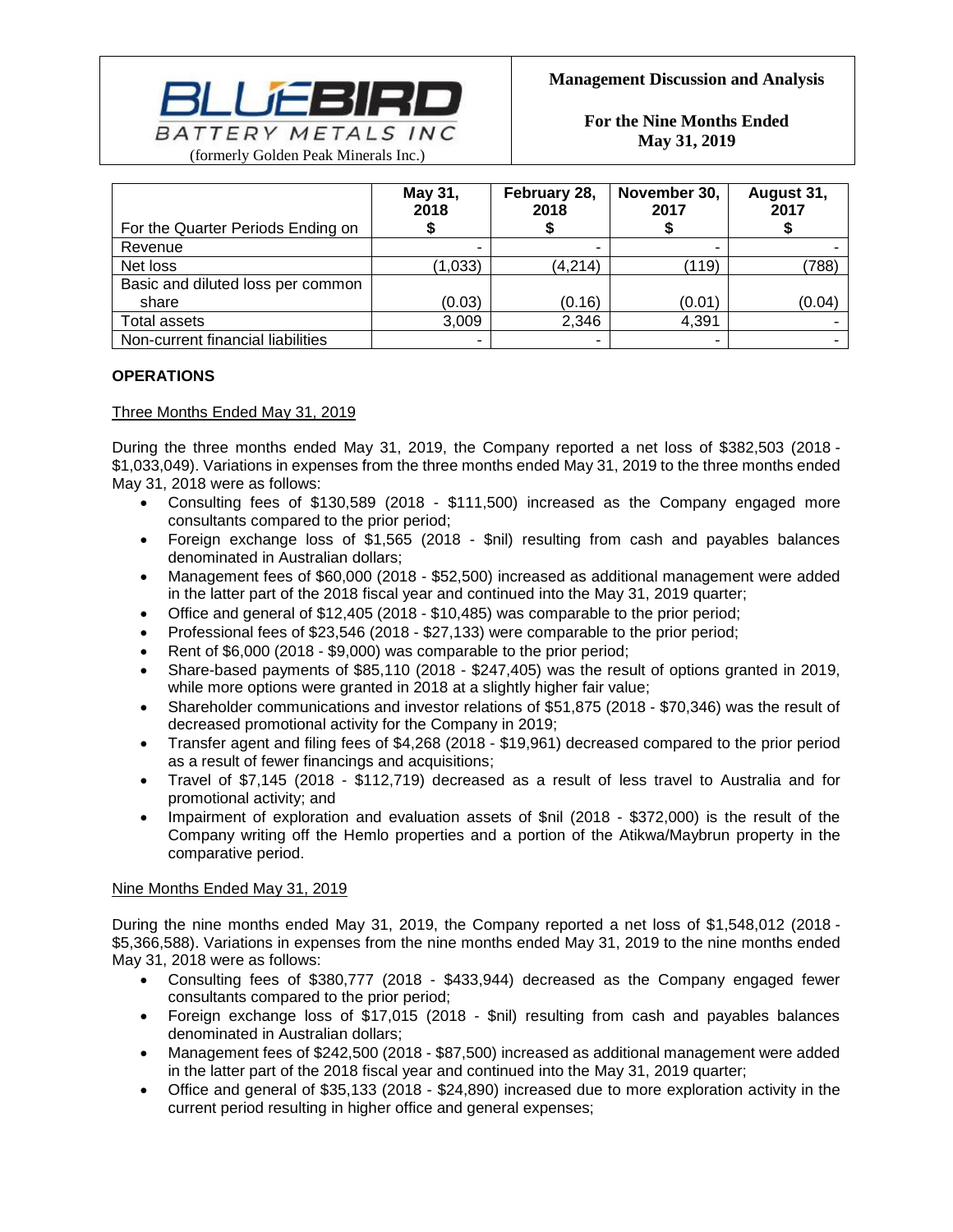

- Professional fees of \$84,095 (2018 \$39,351) increased due to legal fees related to property acquisitions in Australia;
- Rent of \$24,000 (2018 \$27,000) was comparable to the prior period;
- Share-based payments of \$552,862 (2018 \$247,405) was the result of options granted in 2019, as more options were granted and at a higher value in the current period;
- Shareholder communications and investor relations of \$147,773 (2018 \$79,491) was the result of increased promotional activity for the Company in 2019;
- Transfer agent and filing fees of \$17,043 (2018 \$32,195) decreased compared to the prior period as a result of fewer financings and acquisitions;
- Travel of \$46,814 (2018 \$114,171) decreased as a result of less travel to Australia and for promotional activity;
- Impairment of exploration and evaluation assets of \$nil (2018 \$4,305,922) is the result of the Company writing off the Hemlo properties and a portion of the Atikwa/Maybrun property in the comparative period; and
- Other income of \$nil (2018 \$25,338) relates to the reduction of other liability (which reflects the premium paid by investors on the Company's 2016 flow-through share grant) upon completion of qualifying exploration expenditures by the Company.

# **LIQUIDITY AND CAPITAL RESOURCES**

The Company's cash at May 31, 2019 was \$27,817, compared to \$260,836 at August 31, 2018. The working capital deficit was \$877,214 (August 31, 2018 - working capital of \$2,574).

The Company will need to raise additional financing in order to meet general working capital requirements for the 2019 fiscal year and to make option payments and continue exploration on its mineral properties.

# **SUBSEQUENT EVENTS**

The Company did not have any subsequent events up to the effective date of this MD&A.

# **OFF-BALANCE SHEET ARRANGEMENTS**

The Company has not entered into any off-balance sheet arrangements.

# **TRANSACTIONS WITH RELATED PARTIES**

These amounts of key management compensation are included in the amounts shown on the condensed consolidated interim statements of comprehensive loss:

|                      | <b>Nine Months</b><br><b>Ended</b><br>May 31, 2019 | <b>Nine Months</b><br><b>Ended</b><br>May 31, 2018 |
|----------------------|----------------------------------------------------|----------------------------------------------------|
| Consulting fees      | \$<br>82.617                                       | \$                                                 |
| Geological           | \$<br>10.125                                       | \$<br>87,500                                       |
| Management fees      | \$<br>242,500                                      | \$<br>87,500                                       |
| Share-based payments | \$<br>282,495                                      | \$<br>172,775                                      |

Key management includes directors and officers of the Company, including the Chief Executive Officer, President and Chief Financial Officer.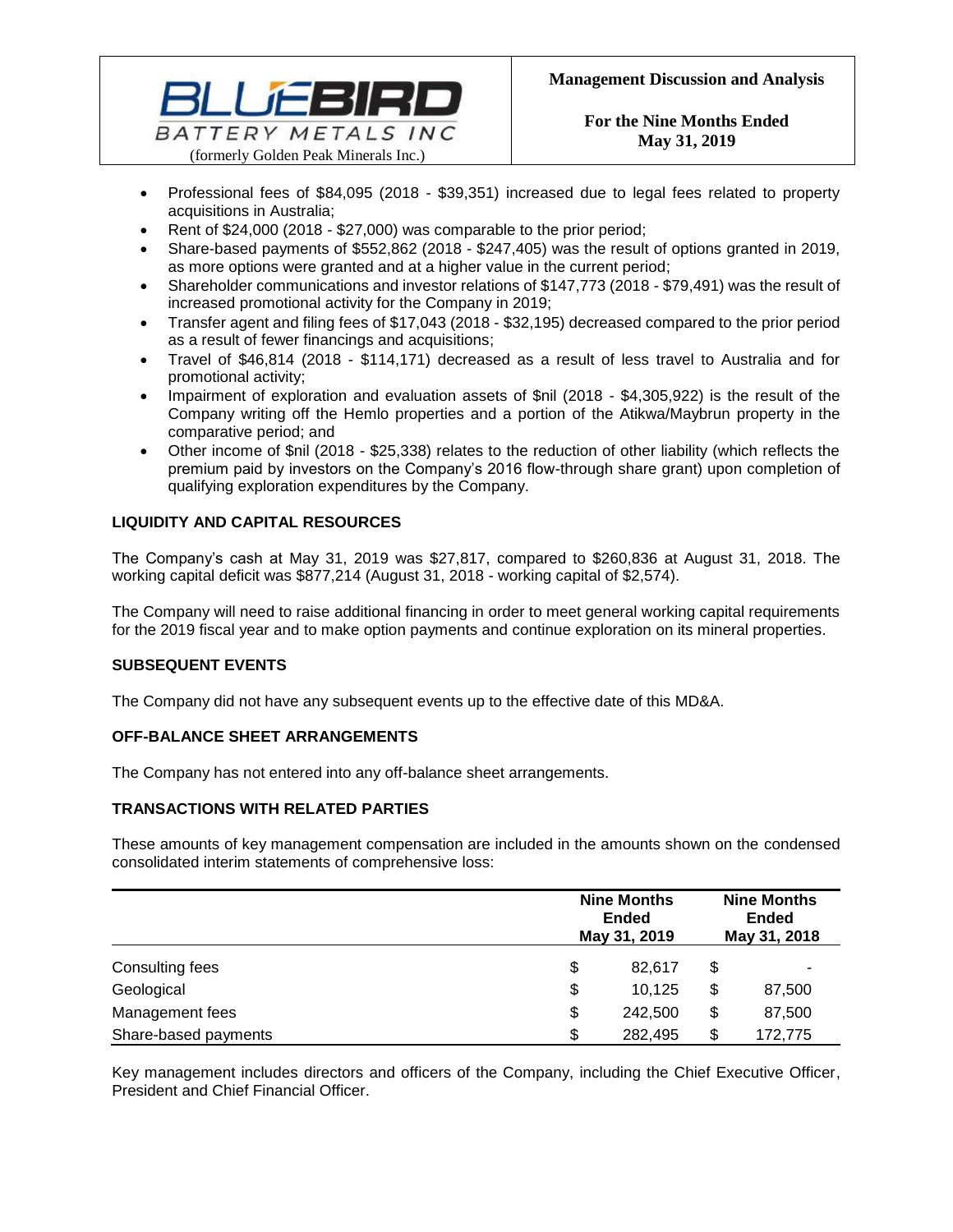

During the nine months ended May 31, 2019, the Company paid or accrued:

- \$27,000 (2018 \$27,000) in rent to a company with common officers;
- \$63,000 (2018 \$nil) in consulting fees to a private company controlled by an officer; and
- \$27,000 (2018 \$nil) in office expenses to a private company controlled by an officer.

As at May 31, 2019, included in accounts payable and accrued liabilities is \$258,695 (August 31, 2018 - \$31,465) due to directors and officers of the Company and \$6,300 (August 31, 2018 - \$nil) due to a company with common officers and directors.

As at May 31, 2019, included in loan payable is \$125,000 (August 31, 2018 - \$nil) due to a private company controlled by an officer. The amount is non-interest-bearing and without terms of repayment.

# **COMMITMENTS**

The Company is obligated to make certain payments and issue shares in connection with the acquisition of its exploration and evaluation assets.

# **SIGNIFICANT ACCOUNTING POLICIES**

The Company adopted IFRS 9 *Financial Instruments* and IFRS 15 *Revenue from Contracts with Customers* effective January 1, 2018. Refer to Note 4 – Significant Accounting Policies in the Company's condensed consolidated interim financial statements for the nine months ended May 31, 2019 for further details.

# **NEW ACCOUNTING STANDARDS ISSUED BUT NOT YET EFFECTIVE**

Certain new standards, interpretations and amendments to existing standards have been issued by the IASB or the International Financial Reporting Interpretations Committee that are mandatory for accounting periods noted below. Some updates that are not applicable or are not consequential to the Company may have been excluded from the list below.

# IFRS 16 *Leases*

On January 13, 2016, the IASB issued IFRS 16. This standard introduces a single lessee accounting model and requires a lessee to recognize assets and liabilities for all leases with a term of more than 12 months, unless the underlying asset is of low value. A lessee is required to recognize a right-of-use asset representing its right to use the underlying asset and a lease liability representing its obligation to make lease payments. This standard substantially carries forward the lessor accounting requirements of IAS 17 *Leases*, while requiring enhanced disclosures to be provided by lessors. Other areas of the lease accounting model have been impacted, including the definition of a lease. The new standard is effective for annual periods beginning on or after January 1, 2019. Earlier application is permitted for entities that apply IFRS 15 *Revenue from Contracts with Customers* at or before the date of initial adoption of IFRS 16.

The Company doe not anticipate any impact at the date of initial adoption.

# **CRITICAL ACCOUNTING POLICIES**

# *Critical judgments in applying accounting policies*

Information about critical judgments in applying accounting policies that have the most significant risk of causing material adjustment to the carrying amounts of assets and liabilities recognized in the condensed consolidated interim financial statements within the next financial year are discussed below.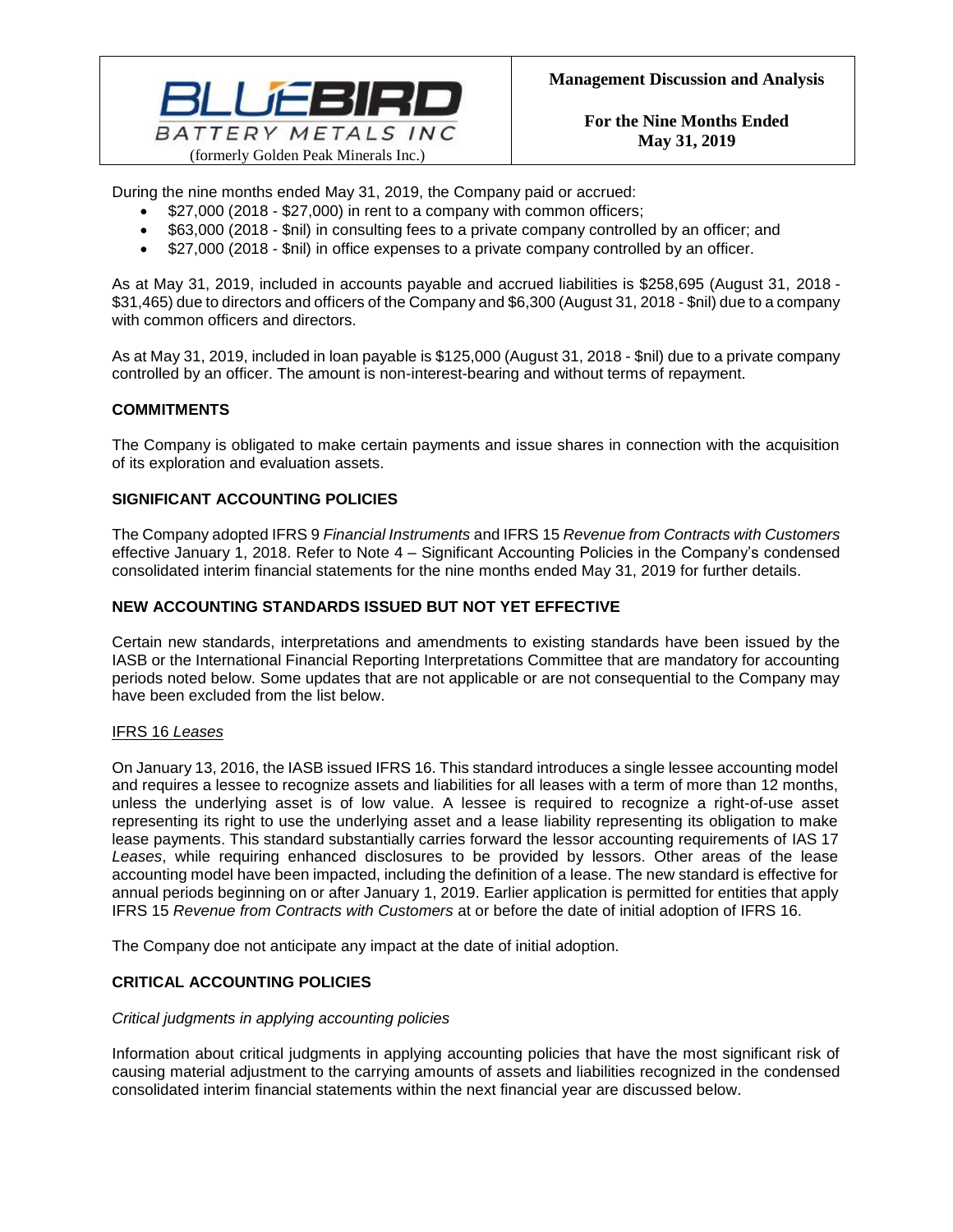

# Impairment of exploration and evaluation assets

The application of the Company's accounting policy for exploration and evaluation expenditures and impairment of the capitalized expenditures requires judgment in determining whether it is likely that future economic benefits will flow to the Company, which may be based on assumptions about future events or circumstances. Estimates and assumptions made may change if new information becomes available. If, after an expenditure is capitalized, information becomes available suggesting that the recovery of expenditure is unlikely, the amount capitalized is written off in profit or loss in the year the new information becomes available.

# Title to mineral property interests

Although the Company has taken steps to verify title to mineral properties in which it has an interest, these procedures do not guarantee the Company's title. Such properties may be subject to prior agreements or transfers and title may be affected by undetected defects.

#### Income taxes

Significant judgment is required in determining the provision for income taxes. There are many transactions and calculations undertaken during the ordinary course of business for which the ultimate tax determination is uncertain. The Company recognizes liabilities and contingencies for anticipated tax audit issues based on the Company's current understanding of the tax law. For matters where it is probable that an adjustment will be made, the Company records its best estimate of the tax liability, including the related interest and penalties in the current tax provision. Management believes they have adequately provided for the probable outcome of these matters; however, the final outcome may result in a materially different outcome than the amount included in the tax liabilities.

In addition, the Company recognizes deferred tax assets relating to tax losses carried forward to the extent that it is probable that taxable profit will be available against which a deductible temporary difference can be utilized. This is deemed to be the case when there are sufficient taxable temporary differences relating to the same taxation authority and the same taxable entity that are expected to reverse in the same year as the expected reversal of the deductible temporary difference, or in years into which a tax loss arising from the deferred tax asset can be carried back or forward. However, utilization of the tax losses also depends on the ability of the taxable entity to satisfy certain tests at the time the losses are recouped.

#### Going concern risk assessment

The Company's ability to continue its operations and to realize assets at their carrying values is dependent upon its ability to fund its existing acquisition and exploration commitments on its exploration and evaluation assets when they come due, which would cease to exist if the Company decides to terminate its commitments, and to cover its operating costs. The Company may be able to generate working capital to fund its operations by the sale of its exploration and evaluation assets or raising additional capital through equity markets. However, there is no assurance it will be able to raise funds in the future. The condensed consolidated interim financial statements do not give effect to any adjustments required to realize its assets and discharge its liabilities in other than the normal course of business and at amounts different from those reflected in the condensed consolidated interim financial statements.

#### *Key sources of estimation uncertainty*

The following are key assumptions concerning the future and other key sources of estimation uncertainty that have a significant risk of resulting in material adjustments to the condensed consolidated interim financial statements.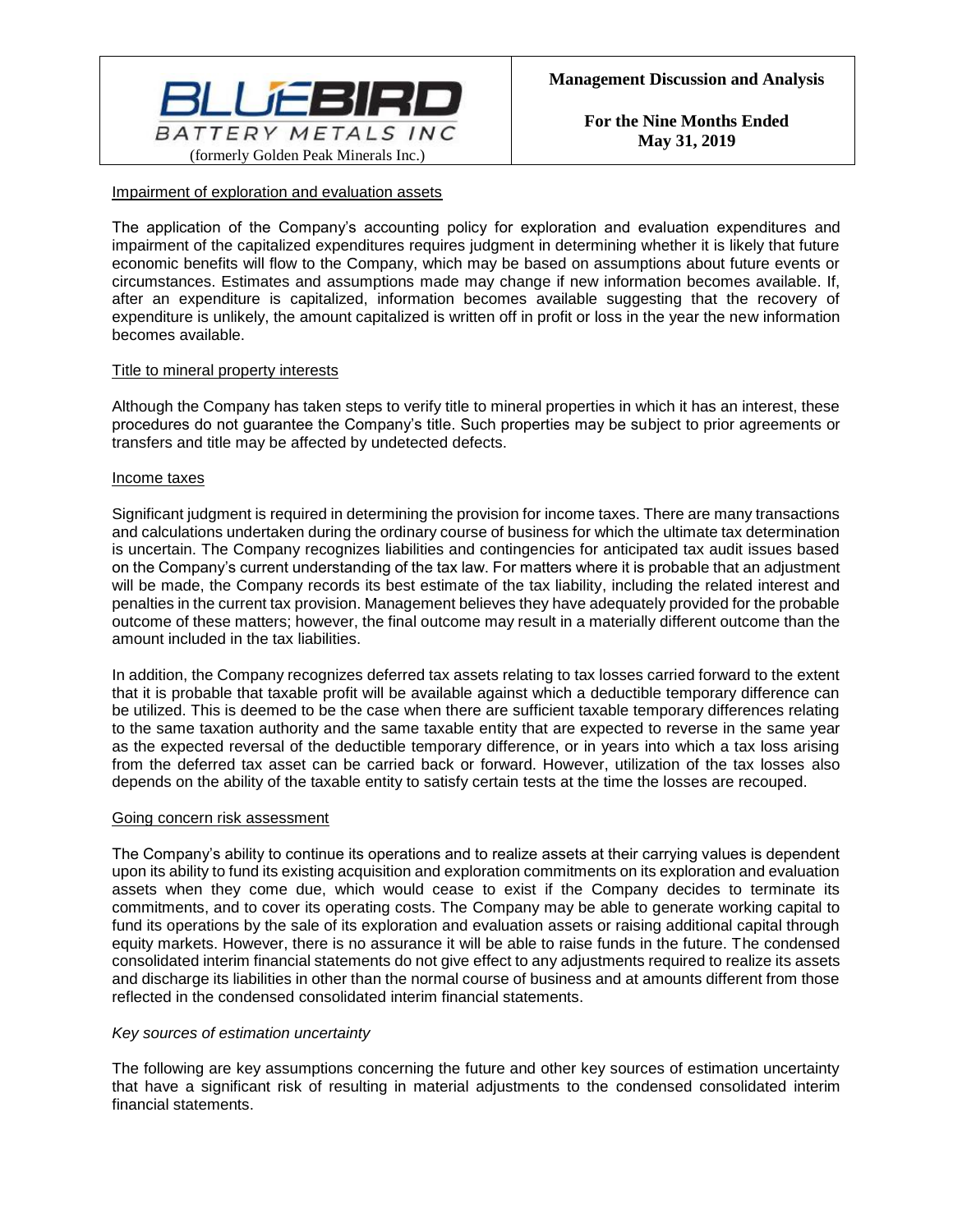

# Decommissioning liabilities

Rehabilitation provisions have been created based on the Company's internal estimates. Assumptions, based on the current economic environment, have been made, which management believes are a reasonable basis upon which to estimate the future liability. These estimates take into account any material changes to the assumptions that occur when reviewed regularly by management. Estimates are reviewed annually and are based on current regulatory requirements. Significant changes in estimates of contamination, restoration standards and techniques will result in changes to provisions from year to year. Actual rehabilitation costs will ultimately depend on future market prices for the rehabilitation costs that will reflect the market condition at the time the rehabilitation costs are actually incurred.

The final cost of the currently recognized rehabilitation provisions may be higher or lower than currently provided for. As at May 31, 2019, the Company has no known rehabilitation requirements, and accordingly, no provision has been made.

# Fair value of stock options granted

The Company uses the Black-Scholes option pricing model to value the stock options granted during the year. The Black-Scholes model was developed for use in estimating the fair value of traded options that have no vesting restrictions and are fully transferable. The model requires management to make estimates that are subjective and may not be representative of actual results. Changes in assumptions can materially affect estimates of fair values.

# **FINANCIAL INSTRUMENTS AND OTHER INSTRUMENTS**

The Company's financial instruments include cash and accounts payable. Cash is classified as fair value through profit or loss. Receivables are classified as measured at amortized cost. Accounts payable and loan payable are classified as measured at amortized cost. The carrying values of these instruments approximate their fair values due to the relatively short periods to maturity of these instruments.

# **Financial risk management objectives and policies**

The risks associated with these financial instruments and the policies on how to mitigate these risks are set out below. Management manages and monitors these exposures to ensure appropriate measures are implemented in a timely and effective manner.

# Credit risk

Credit risk is the risk of an unexpected loss if a customer or third party to a financial instrument fails to meet its contractual obligations. The financial instrument that potentially subjects the Company to concentrations of credit risk consists principally of cash. To minimize the credit risk on cash, the Company places its cash with a major Canadian financial institution.

# Liquidity risk

The Company manages liquidity risk by maintaining a balance between continuity of funding and flexibility through the use of borrowings. Management closely monitors the liquidity position and expects to have adequate sources of funding to finance the Company's projects and operations. As at May 31, 2019, the Company had cash of \$27,817 (August 31, 2018 - \$260,836) to settle accounts payable and accrued liabilities of \$812,854 (August 31, 2018 - \$419,643), which fall due for payment within 30 days of May 31, 2019. All of the liabilities presented as accounts payable are due within 30 days of the reporting date.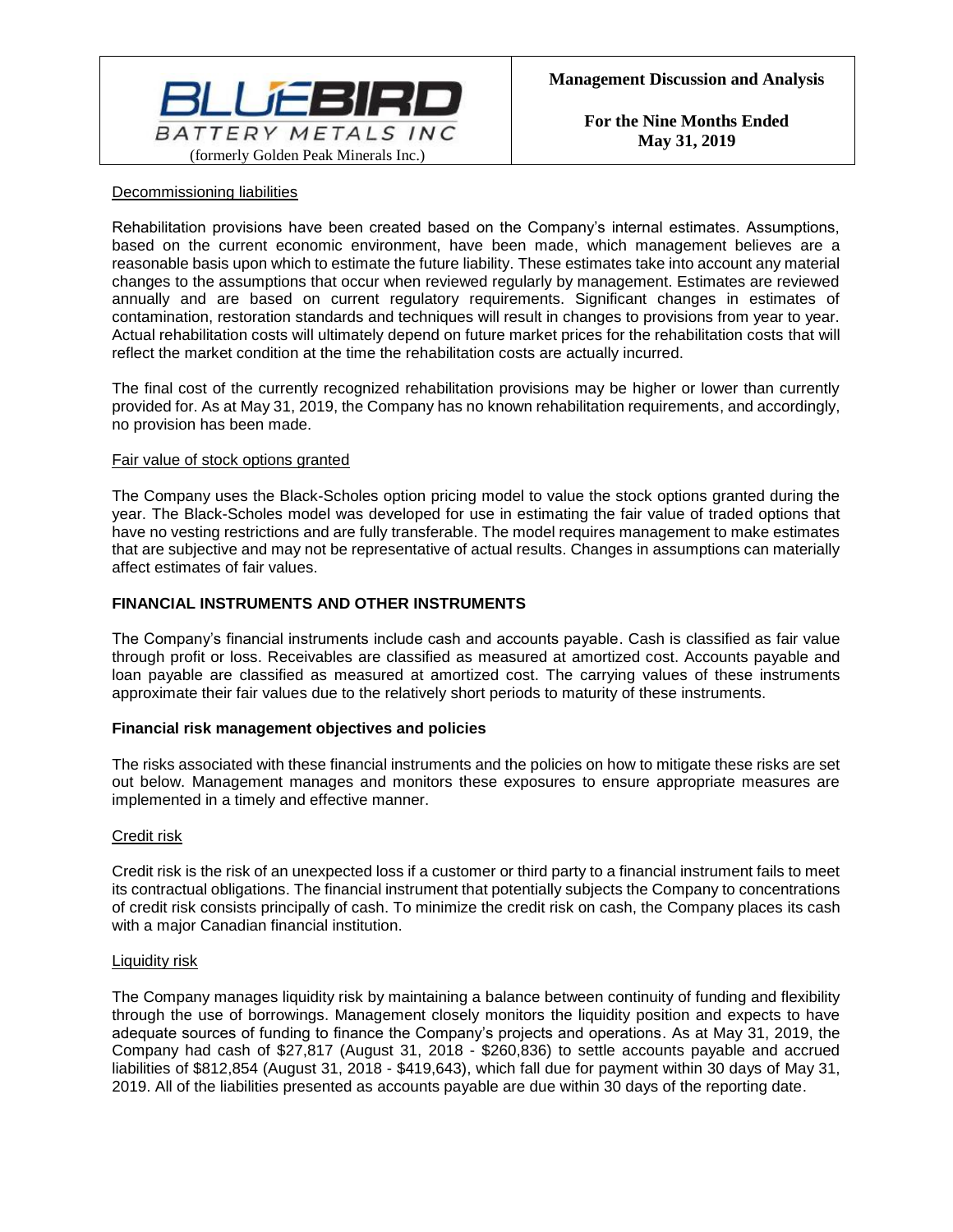

# Market risk

Market risk is the risk that changes in market prices, such as foreign exchange rates and interest rates, will affect the Company's income or the value of its holdings of financial instruments. The objective of market risk management is to manage and control market risk exposures within acceptable parameters, while optimizing the return on capital.

- *i) Currency risk –* Currency risk is the risk that the fair value or future cash flows will fluctuate as a result of changes in foreign exchange rates. The Company has operations in Canada and Australia and incurs operating and exploration expenditures in both currencies. The fluctuation of the Canadian dollar in relation to the Australian dollar will have an impact upon the results of the Company. A fluctuation in the exchange rates between the Canadian and Australian dollars of 10% would result in a change to the Company's cash of \$2,500 and accounts payable and accrued liabilities of \$13,000. The Company does not use any techniques to mitigate currency risk.
- *ii) Interest rate risk –* The Company is exposed to interest rate risk on the variable rate of interest earned on bank deposits. The fair value interest rate risk on bank deposits is insignificant, as the deposits are short-term. The Company has not entered into any derivative instruments to manage interest rate fluctuations. The Company has no interest-bearing financial liabilities.
- *iii) Other price risk –* Other price risk is the risk that the fair value or future cash flows of a financial instrument will fluctuate due to changes in market prices, other than those arising from interest rate risk. The Company does not have significant exposure to this risk.

# **SHARE CAPITAL**

|                      | <b>July 19,</b><br>2019 | May 31,<br>2019 | August 31,<br>2018 |
|----------------------|-------------------------|-----------------|--------------------|
| Common shares        | 50,398,379              | 50,398,379      | 42,502,049         |
| Warrants             | 10,337,335              | 10,337,335      | 14.841.405         |
| Stock options        | 4.985.000               | 4.985.000       | 3,300,000          |
| Fully diluted shares | 65,720,714              | 65,720,714      | 60,643,454         |

As at July 19, 2019, the Company had the following securities issued and outstanding:

# **RISKS**

The Company, and the securities of the Company, should be considered a highly speculative investment. The following risk factors should be given special consideration when evaluating an investment in any of the Company's securities.

There are a number of outstanding securities and agreements pursuant to which common shares of the Company may be issued in the future. This will result in further dilution to the Company's shareholders.

The Company has a very limited history of operations, is in the early stage of development and has received no revenues other than insignificant interest revenues following its transition to a mineral exploration and development company. As such, the Company is subject to many risks common to such enterprises. There can be no assurance that the Company will be able to obtain adequate financing in the future or, if available, that the terms of such financing will be favourable. The Company does not anticipate paying any dividends in the near future.